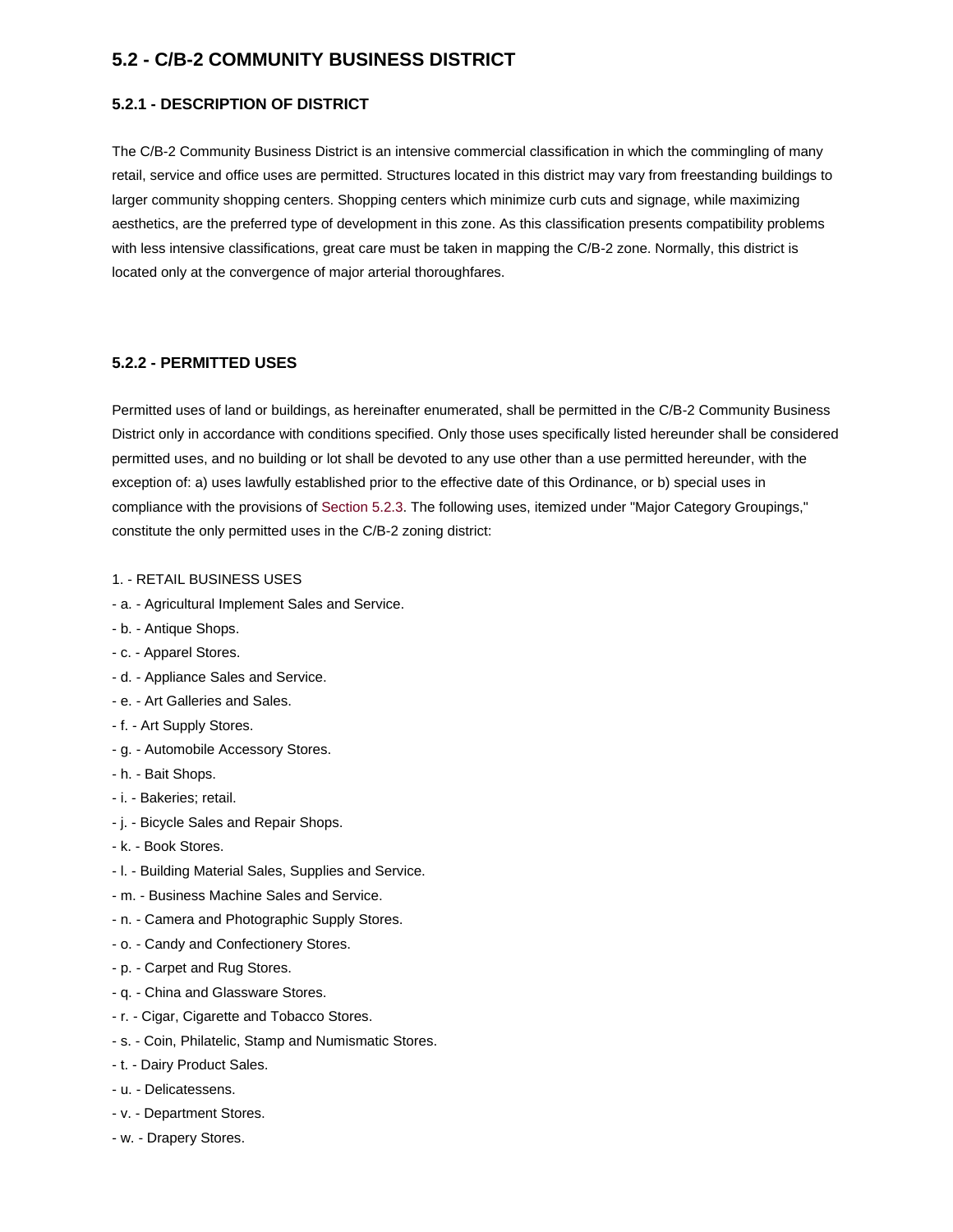- x. Dressmaking Shops.
- y. Drug Stores and Pharmacies.
- z. Dry Goods Stores.
- aa. Electrical Appliance and Equipment Stores.
- bb. Farm Supply Stores.
- cc. Feed and Grain Sales.
- dd. Fish Markets.
- ee. Floor Covering Sales.
- ff. Florists.
- gg. Food and Grocery Stores.
- hh. Fruit and Vegetable Markets; retail.
- ii. Furnace Supplies and Service.
- jj. Furniture Sales.
- kk. Furriers.
- ll. Garden Supply Stores.
- mm. Gift Shops.
- nn. Greenhouses; retail or wholesale sales.
- oo. Haberdasheries.
- pp. Hardware Stores.
- qq. Hearing Aid Sales.
- rr. Hobby Shops.
- ss. Home Supply Centers.
- tt. Ice Cream Stores.
- uu. Ice or Ice Machine Sales.
- vv. Jewelry Stores.
- ww. Lawnmower Sales and Service.
- xx. Leather Goods and Luggage Stores.
- yy. Linoleum and Tile Stores.
- zz. Liquor Stores.
- aaa. Lumber Companies and/or Yards.
- bbb. Magazine and Newspaper Stores.
- ccc. Meat Markets.
- ddd. Medical Appliance Stores.
- eee. Milk Machine Sales.
- fff. Millinery Shops.
- ggg. Monument and Tombstone Sales.
- hhh. Musical Instrument Sales and Repairs.
- iii. Newsstands.
- jjj. Notions Stores.
- kkk. Nurseries; retail or wholesale sales.
- lll. Office Equipment and Supplies; retail.
- mmm. Optician's Sales; retail.
- nnn. Paint and Wallpaper Stores.
- ooo. Pet Shops.
- ppp. Phonograph Record, Tape, and Sheet Music Stores.
- qqq. Picture Framing Shops.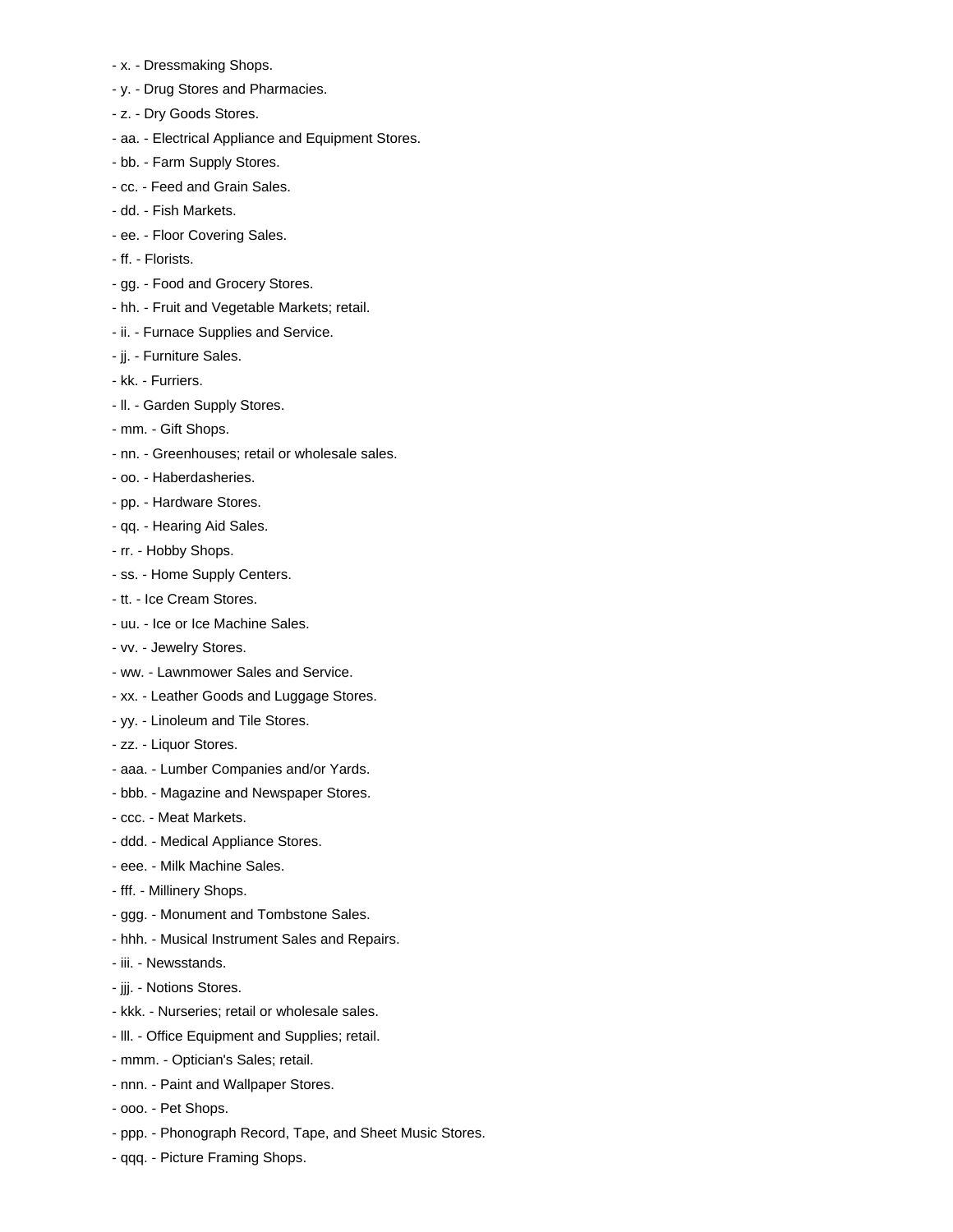- rrr. - Radio and Television Sales and Service.

sss. - Restaurants; entertainment, dancing, and the serving of alcoholic beverages prohibited.

ttt. - Restaurants; the serving of alcoholic beverages permitted only when incidental to the serving of food as the principal activity.

- uuu. Roadside Stands.
- vvv. School Supply Stores.

www. - Sewing Machine Sales.

- xxx. Shoe Stores.
- yyy. Souvenir and Curio Shops.
- zzz. Sporting Goods Stores.
- aaaa. Stationery and Card Stores.
- bbbb. Swimming Pool Sales and Service.
- cccc. Tailor Shops.
- dddd. Tire, Battery and Accessory Dealers.
- eeee. Typewriter Sales.
- ffff. Water Softener Sales and Service.

\*gggg. - Restaurants; including accessory use of outdoor tables or seating areas subject to the applicable provisions

of Article 8, Section [8.5](http://www.gurnee.il.us/community_dev/zoning_ordinance/08%238.5) an[d 8.7.](http://www.gurnee.il.us/community_dev/zoning_ordinance/08%238.7)

(\*Amended April 17, 1989, Ord. No. 89-42)

#### 2. - SERVICE AREAS

- a. Artist's Studios.
- b. Auction Rooms and Houses.
- c. Automobile Driving Schools.

d. - Automobile Service Stations; for the retail sale and dispensing of fuel, lubricants, coolants, tires, batteries, minor accessories and supplies, including installation and services customarily incidental thereto.

- e. Banks; with or without drive-in facilities.
- f. Barber Shops.
- g. Beauty Parlors and Shops.
- h. Beauty Schools.
- i. Blueprinting and Photostatting Establishments.
- j. Catering Establishments.
- k. Cleaners; drive-in.
- l. Cleaning and Dyeing; retail.
- m. Clothes Pressing Establishments.
- n. Clothes Rental Agencies.
- o. Clothes Repair Stores.
- p. Credit Unions.
- q. Currency Exchanges.
- r. Dancing Schools.
- s. Dental and/or Medical Laboratories.
- t. Dry Cleaners and Laundries; but not a central plan serving more than one retail outlet.
- u. Dry Cleaners, Laundries and Laundrettes; self-service only.
- v. Equipment Rental and Leasing Service.
- w. Financial Institutions.
- x. Funeral Parlors and Undertaking Establishments.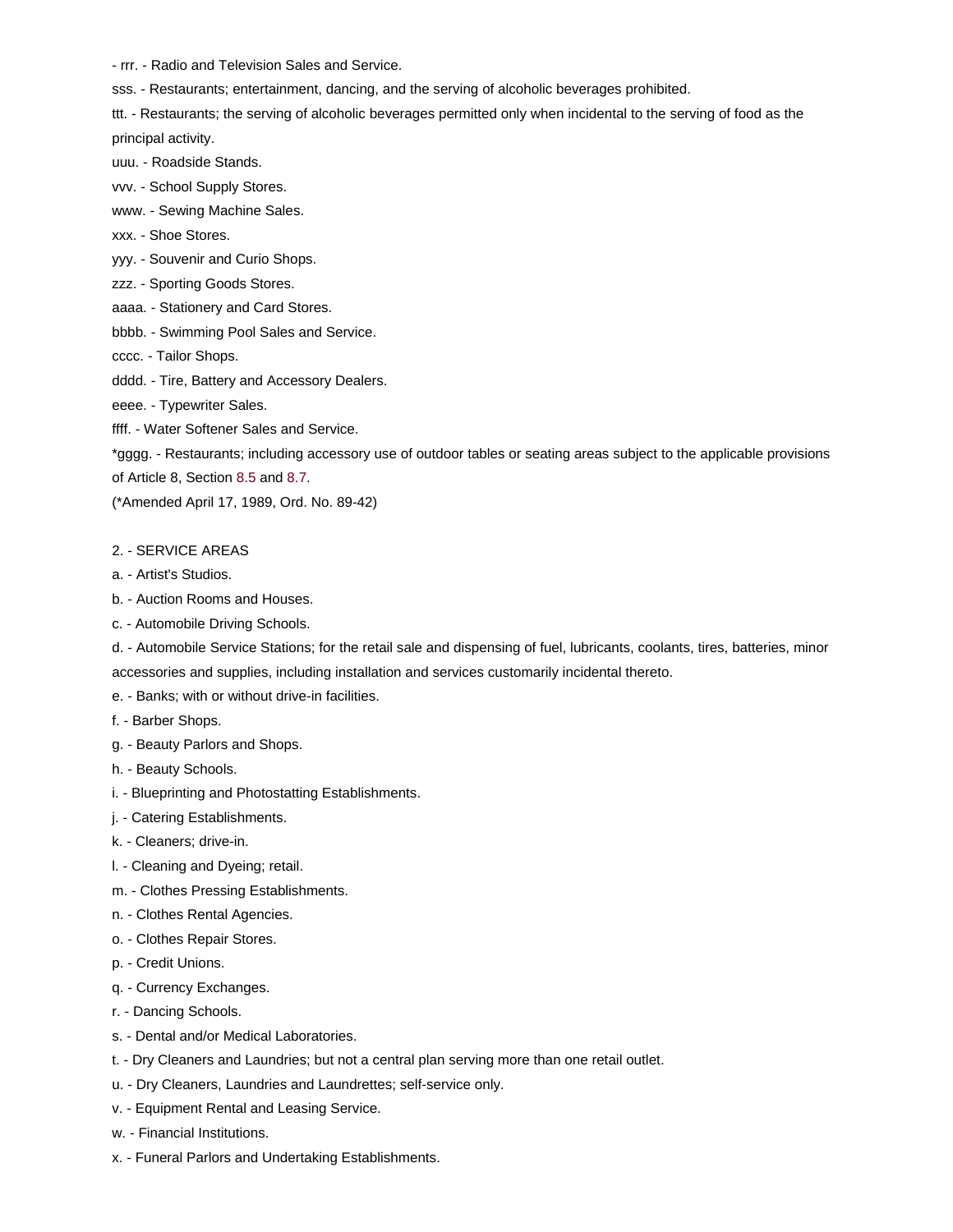- y. Furniture Cleaning, Upholstering and Repair.
- z. Hotels and Motels.
- aa. Loan Companies.
- bb. Locksmiths.
- cc. Music Schools.
- dd. Orthopedic Brace and Limb Fitting and Assembly.
- ee. Parking Lots; open and other than accessory.
- ff. Photographic Studios.
- gg. Savings and Loan Association; with or without drive-in facilities.
- hh. Shoe and/or Hat Repair Shops.
- ii. Telegraph Offices.
- jj. Ticket Agency Offices.
- kk. Travel Agency Offices.
- 3. OFFICE USES
- a. Accountant's Offices.
- b. Advertising Agency Offices.
- c. Animal Hospitals/Veterinary Clinics.
- d. Architect's Offices.
- e. Attorney's and Law Offices.
- f. Auditor's Offices.
- g. Bookkeeping Services.
- h. Business and Professional Offices; miscellaneous.
- i. Chiropodist's Offices.
- j. Chiropractor's Offices.
- k. Dental and/or Medical Clinics.
- l. Dentist's Offices.
- m. Detective Agency Offices.
- n. Doctors, Surgeons and Physician's Offices.
- o. Employment Agency Offices.
- p. Engineer's Offices.
- q. Insurance Offices.
- r. Interior Decorator's Offices.
- s. Investment Companies.
- t. Labor Union Offices.
- u. Land Surveyor's Offices.
- v. Landscape Architect's Offices.
- w. Merchants' Association Offices.
- x. Newspaper Offices.
- y. Optician's Offices.
- z. Orthodontist's Offices.
- aa. Osteopath's Offices.
- bb. Political Organization Offices.
- cc. Real Estate Offices.
- dd. Secretarial and Stenographic Services.
- ee. Security and Commodity Brokers.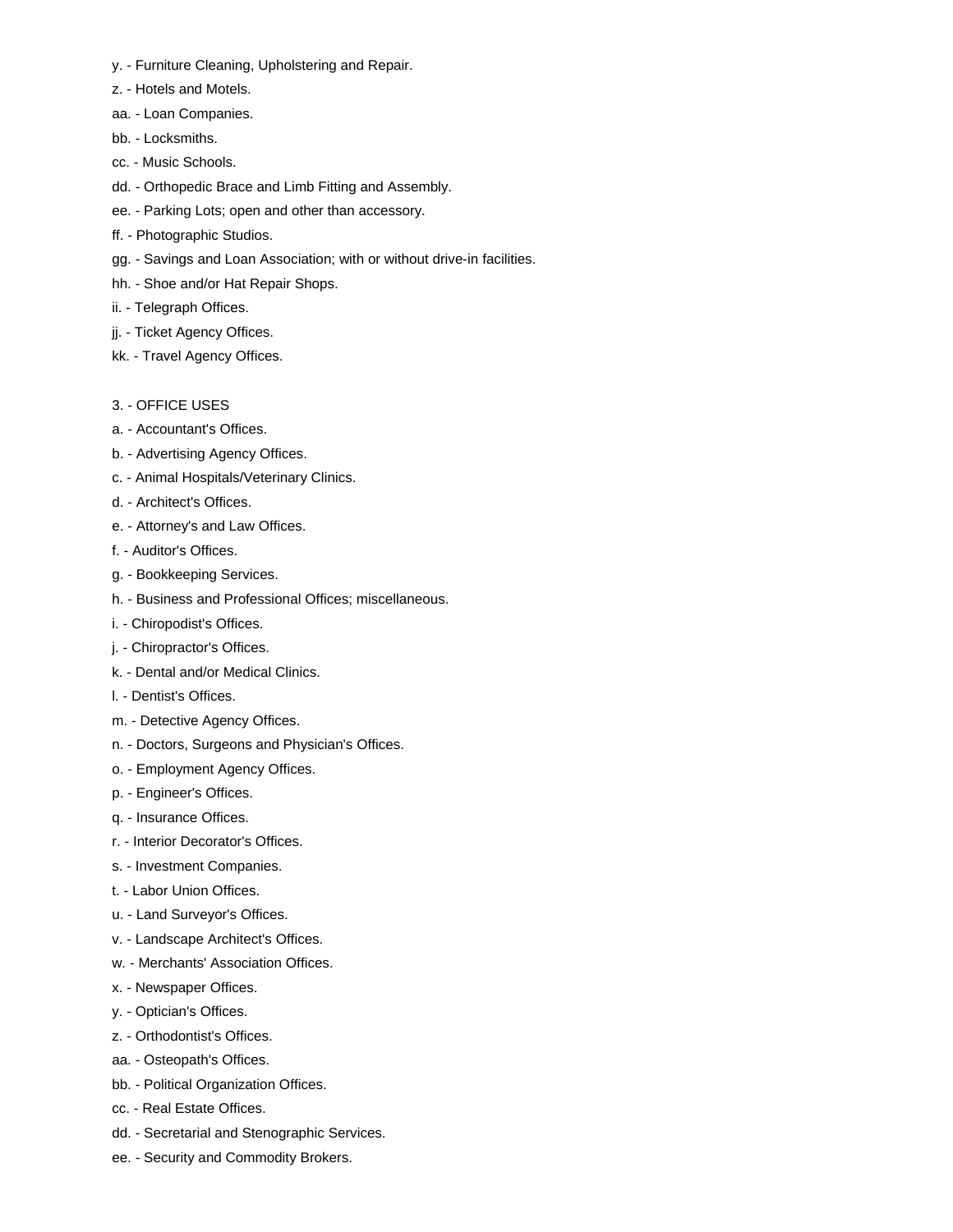## ff. - Title Company Offices.

## 4. PUBLIC, EDUCATION, AND UTILITY USES

- a. Bus Passenger's Stations.
- b. Bus Terminals, Turnarounds and Lots.
- c. Business Colleges/Commercial Schools.
- d. Garages and Parking Lots; public.
- e. Libraries.
- f. Office Buildings; public.
- g. Railroad Passenger's Stations.

# 5. RECREATION AND SOCIAL FACILITIES

- a. Bowling Alleys.
- b. Clubs; indoors.
- c. Dance Halls.
- d. Lodges and Fraternal Organizations.
- e. Theaters; indoor.

## 6. MISCELLANEOUS USES

- a. Exhibition Halls.
- b. Meeting Halls.
- c. Reading Rooms; religious.

\*d. Personal Wireless Service Facilities including an antenna or equivalent apparatus mounted on an existing building or structure that is greater than forty-five (45) feet in height as a permitted use subject to the provisions o[f Section](http://www.gurnee.il.us/community_dev/zoning_ordinance/08%238.14) 

[8.14](http://www.gurnee.il.us/community_dev/zoning_ordinance/08%238.14) of this Ordinance.

(Amended November 6, 2000, Ord. No. 2000-142)

# **5.2.3 - SPECIAL USES**

Special uses, as hereinafter listed, may be allowed subject to the issuance of special use permits in accordance with the provisions of [Article 13.](http://www.gurnee.il.us/community_dev/zoning_ordinance/13%2313) The following uses, itemized under "Major Category Groupings," constitute the only special uses in the C/B-2 zoning district:

- 1. RETAIL BUSINESS USES
- a. Automobile Sales and Service.
- b. Boat Sales, Rentals, Storage, and Repairs.
- c. Camper Sales and Service.
- d. Catalog Sales/Mail Order Stores.
- e. Flea Markets.
- f. Recreational Vehicle Sales.
- g. Restaurants; drive-in or carry-out.
- h. Restaurants; dancing, live entertainment, and the serving of alcoholic beverages are permitted.
- i. Trading Stamp Stores.
- j. Truck Sales and Service.

\*k. Restaurants; including accessory use of outdoor tables or seating areas, subject to the applicable provisions of Article 8, Section [8.5](http://www.gurnee.il.us/community_dev/zoning_ordinance/08%238.5) an[d 8.](http://www.gurnee.il.us/community_dev/zoning_ordinance/08%238.7)7.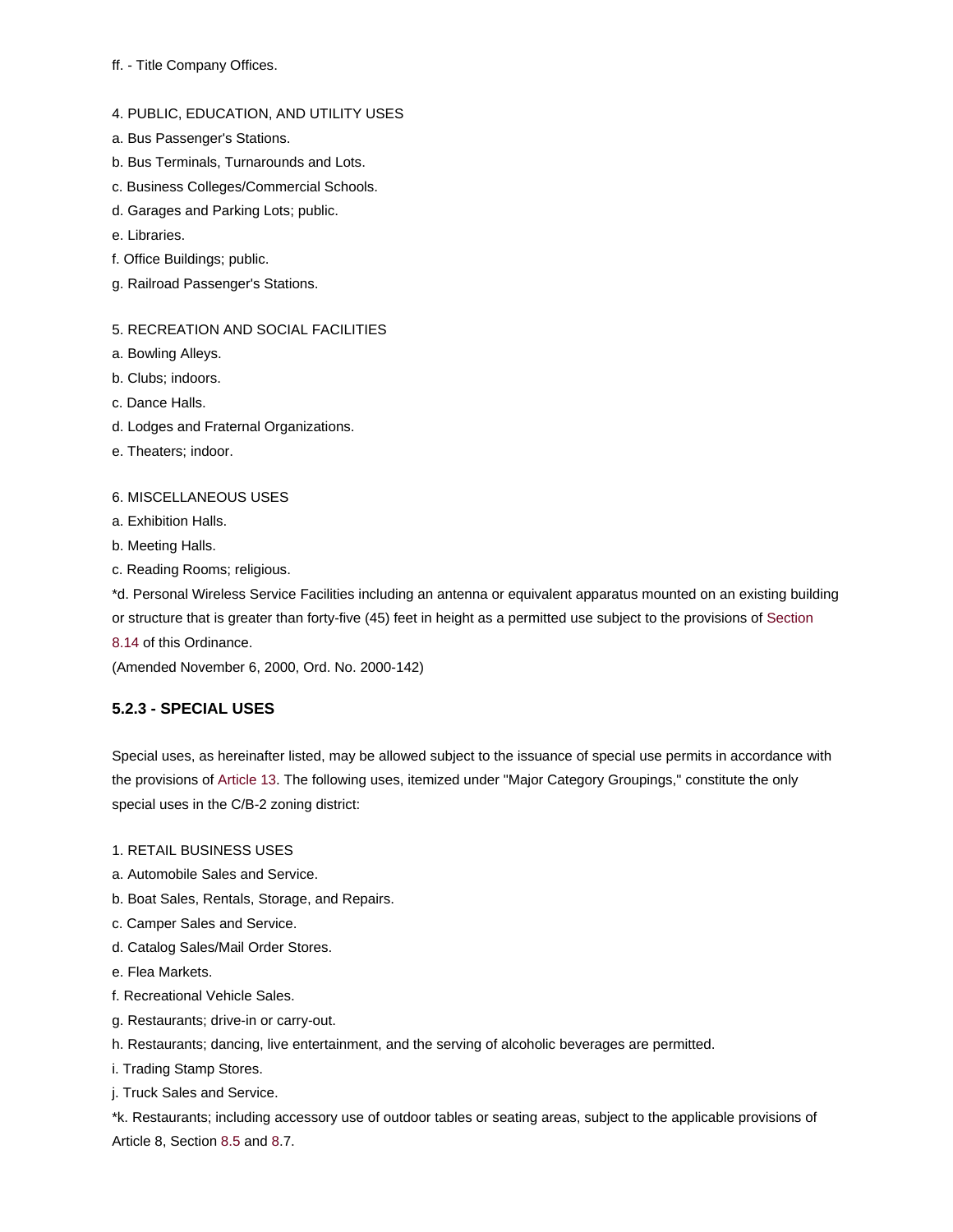- 2. SERVICE USES
- a. Ambulance Service Garages.
- b. Automobile Diagnostic Centers and Clinics.
- c. Automobile (car) Washes.
- d. Automobile Parking Lots or Garages; commercial.
- e. Automobile Rentals.
- f. Automobile Repair Garages.
- g. Body Piercing Studio
- \*h. Contractors Offices & Accessory Equipment yards not exceeding two (2) acres in total land area.

i. Tattoo Parlor.

(\*Amended August 23, 1993, Ord. No. 93-117)

# 3. RECREATION AND SOCIAL FACILITIES

a. Amusement Establishments; including shooting galleries, pinball machines, and similar amusement facilities

- b. Billiard and Pool Halls
- c. Clubs; outdoor.

d. Community Center Buildings, Clubhouses, Recreation Buildings, Swim Clubs and Indoor Pools, Tennis Clubs for Indoor Tennis; non-commercial, not-for-profit, and owned by the residents or owners of a development.

- e. Fairgrounds and Exhibition Grounds
- f. Golf Courses; driving ranges.
- g. Golf Courses; par-three and miniature.
- h. Gymnasia; commercial.
- i. Health Clubs.
- j. Skating, Ice, and Roller Rinks; indoor.
- k. Swim Clubs, Swimming Pools, Buildings for Indoor Pools.
- l. Tennis Clubs, Racquetball Clubs, Handball Clubs; with outdoor and indoor facilities.

# 4. PUBLIC, EDUCATION, AND UTILITY USES.

- a. Electric Substations, Gas Regulator Stations, and Telephone Exchanges.
- b. Fire Stations.
- c. Libraries.
- d. Police Stations.
- e. Post Offices.
- f. Pumping Stations, Water Works, Water Towers, or Wells; public.

## 5. RESIDENTIAL USES

- a. Residence of the proprietor, caretaker, or watchman of a commercial use.
- 6. MISCELLANEOUS USES
- a. Planned Unit Developments, as regulated b[y Article 9.](http://www.gurnee.il.us/community_dev/zoning_ordinance/09%2309)
- b. Regional Shopping and Mixed Use Commercial Facility.

This use shall consist of retail and mixed use commercial facility developed under a unified development plan on a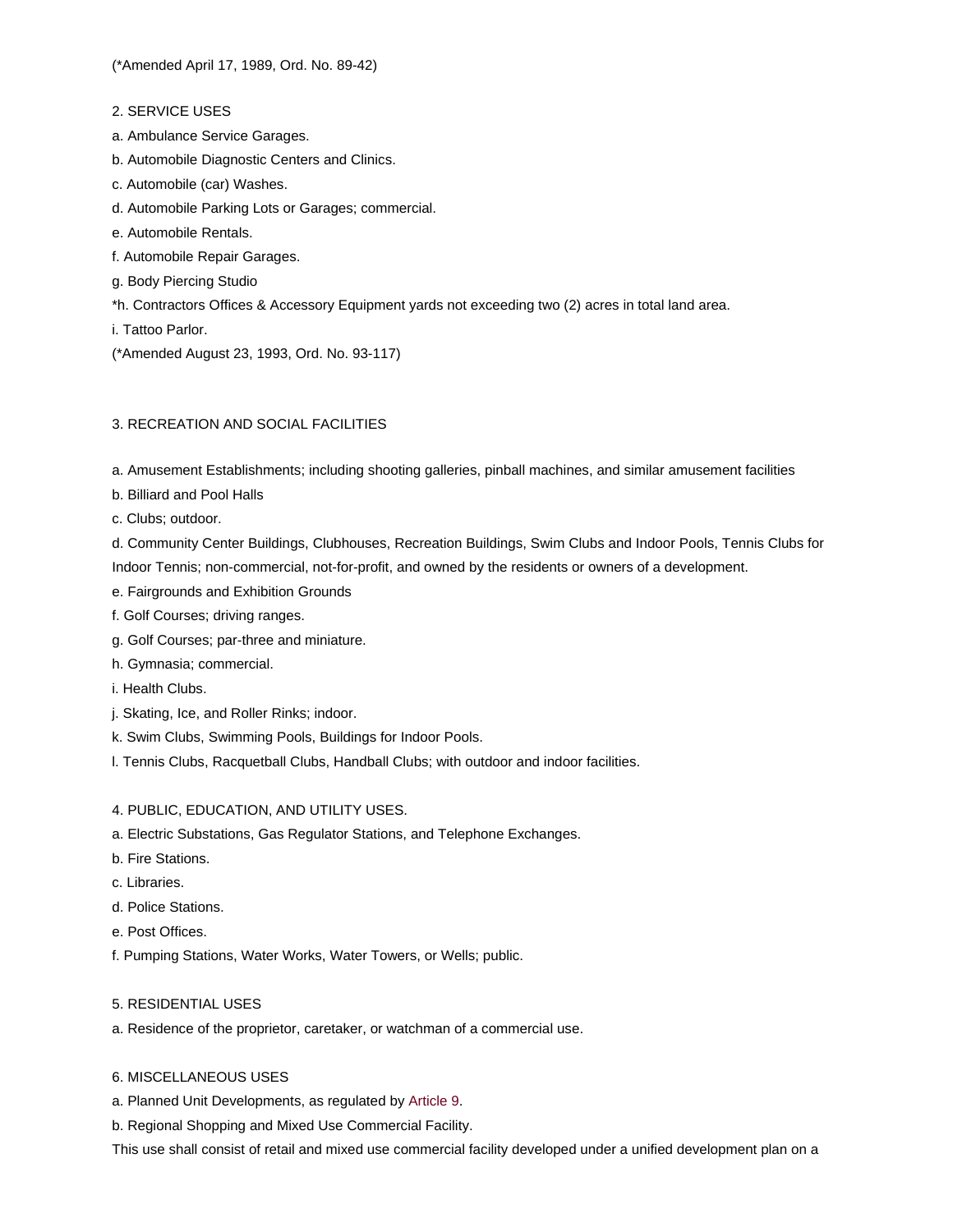site consisting of not less than (200) acres. A Special Use Permit shall be issued setting forth the terms and conditions of a Special Use granted under this paragraph.

\*c. Planned Unit Development for Senior Citizen Housing, as regulated by [Article 9.](http://www.gurnee.il.us/community_dev/zoning_ordinance/09%2309)

(Amended February 7, 1994, Ord. No. 94-11)

\*d. Personal Wireless Service Facilities including an antenna or equivalent apparatus mounted on an existing building or structure as a special use subject to the provisions of [Section 8.14](http://www.gurnee.il.us/community_dev/zoning_ordinance/08%238.14) of the Ordinance.

\*e. Personal Wireless Service Facilities including an antenna or equivalent apparatus mounted on a building or structure that is not an existing building or structure as a special use subject to the provisions of [Section 8.14](http://www.gurnee.il.us/community_dev/zoning_ordinance/08%238.14) of this Ordinance.

(Amended November 6, 2000, Ord. No. 2000-142)

7. HEALTH, MEDICAL, AND CARE FACILITIES\*

a. Child Care Centers, Day Care Centers, Children's Day Schools, Day Nurseries, Nursery Schools. (\*Amended December 20, 1999, Ord. No. 99-143)

8. SIMILAR AND COMPATIBLE USES to those allowed as "permitted uses" in this district. Determination of "similar and compatible" shall be made in accordance with [Article 13, Section 13.7.2.](http://www.gurnee.il.us/community_dev/zoning_ordinance/13%2313.7.2)

## **5.2.4 - ACCESSORY USES AND TEMPORARY USES**

Uses accessory and incidental to the operation of an approved use listed heretofore, shall be allowed in the C/B-2 zoning district only if in compliance wit[h Article 8, Section 8.5.](http://www.gurnee.il.us/community_dev/zoning_ordinance/08%238.5)

Temporary uses of property may be allowed in the C/B-2 zoning district only if in compliance wit[h Article 8, Section](http://www.gurnee.il.us/community_dev/zoning_ordinance/08%238.6)  [8.6.](http://www.gurnee.il.us/community_dev/zoning_ordinance/08%238.6)

# **5.2.5 - SITE AND STRUCTURE PROVISIONS**

Each permitted or special use lawfully established in the C/B-2 zoning district shall meet the requirements specified in the schedule in Sectio[n 5.2.5.1.](http://www.gurnee.il.us/files/5.2.5.1SiteandStructureProvisions_C-B2.pdf) Unless otherwise indicated, where a major category is named it shall be deemed to include all uses itemized thereunder in Section[s 5.2.2](http://www.gurnee.il.us/community_dev/zoning_ordinance/05%235.2.2) an[d 5.2.3.](http://www.gurnee.il.us/community_dev/zoning_ordinance/05%235.2.3)

Special uses may be required to meet more restrictive site and structure provisions if the Village Board, acting upon the recommendation of the Plan Commission, determines that such requirements are necessary to the public health, safety and general welfare.

Child Care Centers, Children's Day Schools, Day Care Centers, Day Nurseries, and Nursery Schools shall provide a minimum of one hundred fifty (150) square feet of outdoor play area for each child capable of being cared for.

#### \*2. - MINIMUM AREA OF DISTRICT

The minimum area that may constitute a separate or detached part of the C/B-2 zoning district on the Gurnee Zoning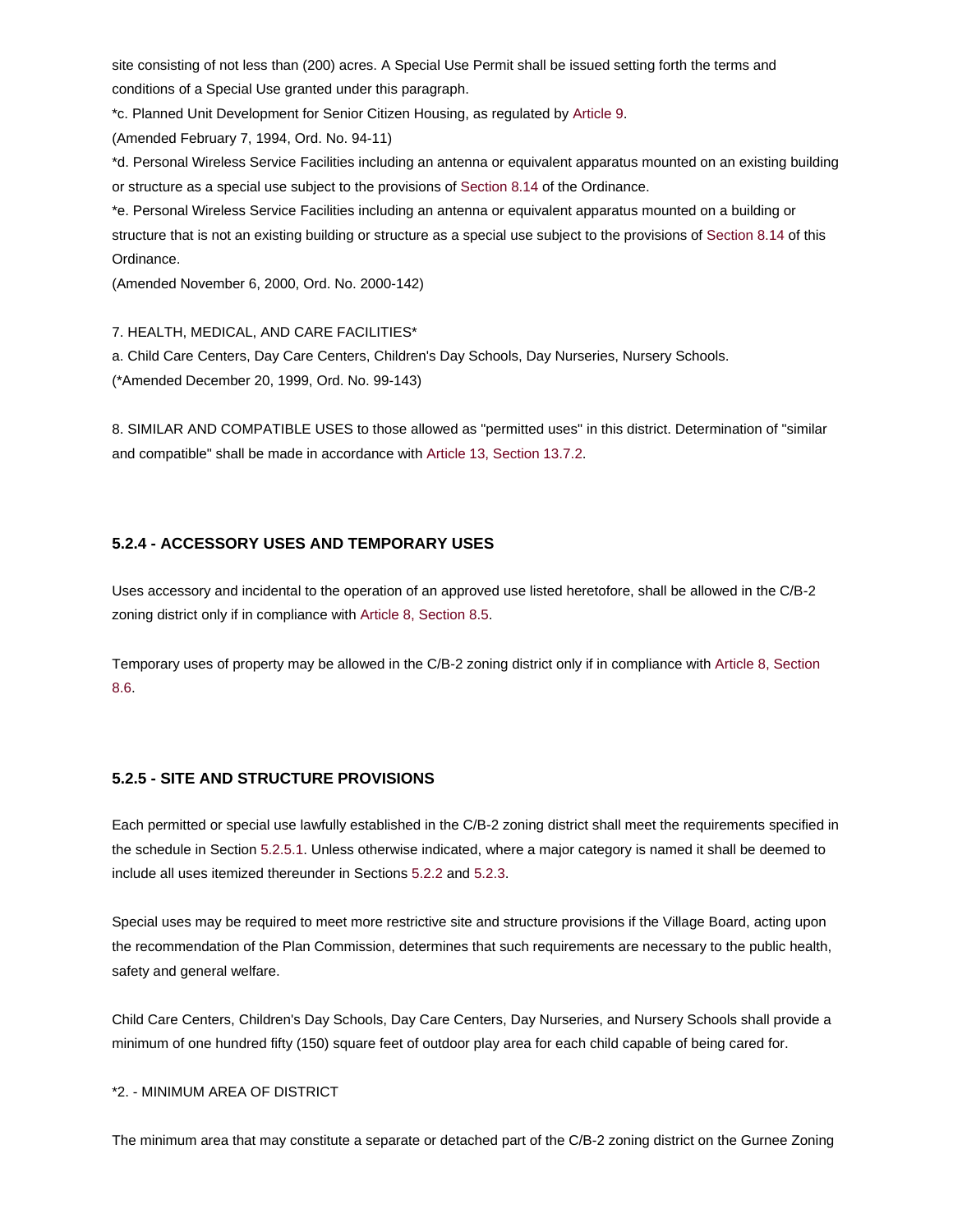Map, or subsequent amendments to said Zoning Map, shall be two (2) acres. However, land zoned in the C/B-2, C/O-1, C/S-2, and/or the C/S-3 zoning district which immediately abuts or is directly across the street from land zoned in the C/B-2 classification, may be included in the calculations in meeting the minimum requirements. (\*Amended March 24, 1996, Ord. No. 86-16)

## **5.2.6 - OTHER PROVISIONS**

#### 1. - PARKING AND LOADING REQUIREMENTS

- All uses shall conform to the applicable requirements for off-street parking and loading set forth in [Article 10.](http://www.gurnee.il.us/community_dev/zoning_ordinance/10%2310)

#### 2. - SIGN REQUIREMENTS

All uses shall conform to the applicable requirements for signs set forth in [Article 11.](http://www.gurnee.il.us/community_dev/zoning_ordinance/11%2311)

### \*3. - TRUCKS

- The parking of trucks, accessory to a permitted business, when used in the operation of said permitted business listed in the C/B-2 district, shall be limited to vehicles of not over one and one-half (1 1/2) tons capacity when located within one hundred fifty (150) feet of a residence district boundary line, or stored, parked, or otherwise confined to the premises over night.

- (\*Amended March 24, 1996, Ord. No. 86-16)

#### 4. - SEWER AND WATER

- All uses requiring sanitary facilities shall be served by a municipal sewer and water system, a private community sewer and water system, or a private individual water supply system subject to the approval of the Lake County Health Department. However, hotels, motels, restaurants and other similar business establishments and activities, must be served by either a municipal or private community sewer and water system, and not by a private individual water supply system. All other commercial establishments may be served by a private individual sewage disposal system, only if said establishment is situated on a lot of at least 40,000 square feet and provided that said system shall be approved by the Lake County Health Department.

### 5. - EXTERIOR LIGHTING

-

- All exterior lighting shall be shaded or inwardly directed so that no direct lighting is cast upon adjacent zoning lots.

## 6. - BUSINESS REQUIREMENTS

- a. - Residential Requirements

- Residential uses are not permitted on the same floor of the same building as a business use.

- b. - Retail or Service Uses Only